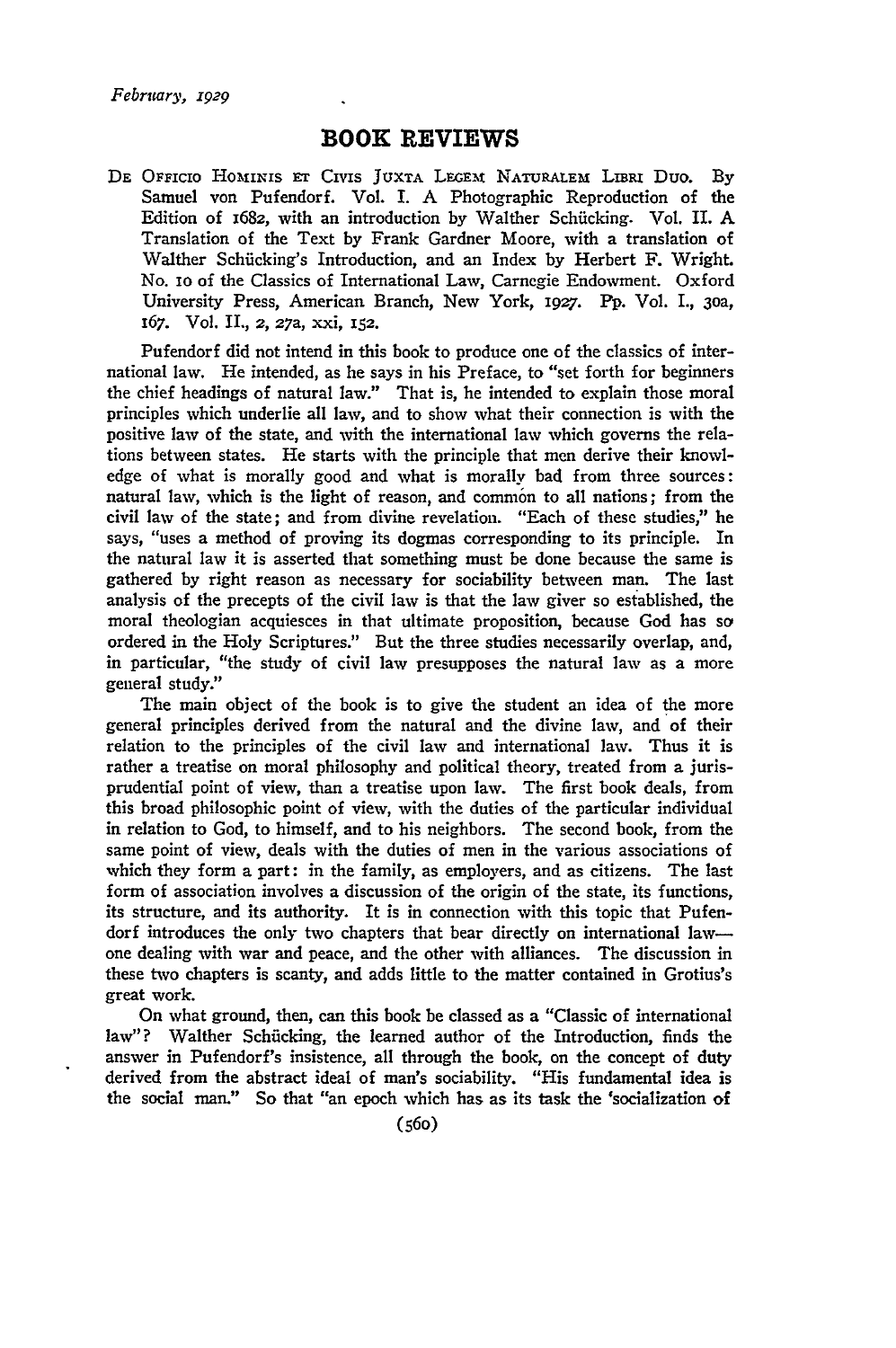international law' must recognise in Pufendorf a leader and path-finder." It was on this basis that he rested the natural law, on which, in common with Grotius, he rested the as yet very new science of international law. Neither when Grotius nor when Pufendorf wrote was the time ripe for a purely positive treatment of international law. It was for this reason that the works of Gentili and Zouche, which treat the subject from a much more purely positive point of view, were not so influential as the works of Grotius and his followers, who relied more on the doctrines of natural law. And even now, when a purely positive treatment has become possible, it is sometimes good to have recalled the great principles which underlie the positive rules, and to test those rules in the light of these principles. "We know," as Schücking says, "that it is always proper to continue to develop valid right rationally under great guiding principles, and that our age, which has overcome space and has completely transformed the face of the earth, needs the solution of this problem more urgently than any other." Pufendorf's work, because it is based on these guiding principles, may yet be useful to modern international lawyers in search of a theoretical basis for a rule to resolve some new combination of complex facts. It is for this reason that it may be placed among the "Classics of international law."

*All Souls College, Oxford, England.*

*W. S. Holdszvorth.*

## CHARLES DICKENS AS A LEGAL HISTORIAN. By W. S. Holdsworth. Yale University Press, New Haven, **1928.** Pp. **157.**

These four charming essays' will prove equally interesting to lawyers and to literary men, for the light they throw upon Dickens as a writer is considerable. A thoughtful French critic has recently remarked that Dickens obtained powerful effects **by** very restrained means. **If** he attacked **an"** institution, his most telling passages are not those where indignation stirs him to rhetoric, but those where he tells plain facts in simple language as though they were the most ordinary thing in the world, where the merest suspicion of humor is enough to reveal the deep feeling beneath the restraint.<sup>2</sup> Professor Holdsworth has submitted Dickens to a test which would be gravely damaging to most satirists, and there is no question that Dickens emerges from it unscathed. The test is that of the blue-book. Side **by** side with passages from the novels he has placed extracts from the immense reports of the various commissions on procedural reform and the parliamentary papers of one hundred years ago, and the comparison of the novels with the officially ascertained facts shows that Dickens never overstated his case. There are very few satirists—very few critics in any style-who could bear so searching an examination. As Professor Holdsworth shows, Dickens most prudently reserved his attacks for those classes and institutions of which he had first-hand knowledge.

It is good to see that both the artistic and the historical criticism of Dickens reveal the same splendid merit of earnestness kept in check **by** literary restraint

<sup>&#</sup>x27;Delivered as lectures on the William L. Storrs Foundation and published on the Ganson Goodyear Depew Fund in the Yale Law School.

<sup>&</sup>lt;sup>2</sup> Maurois, Études Anglaises (1927) 144.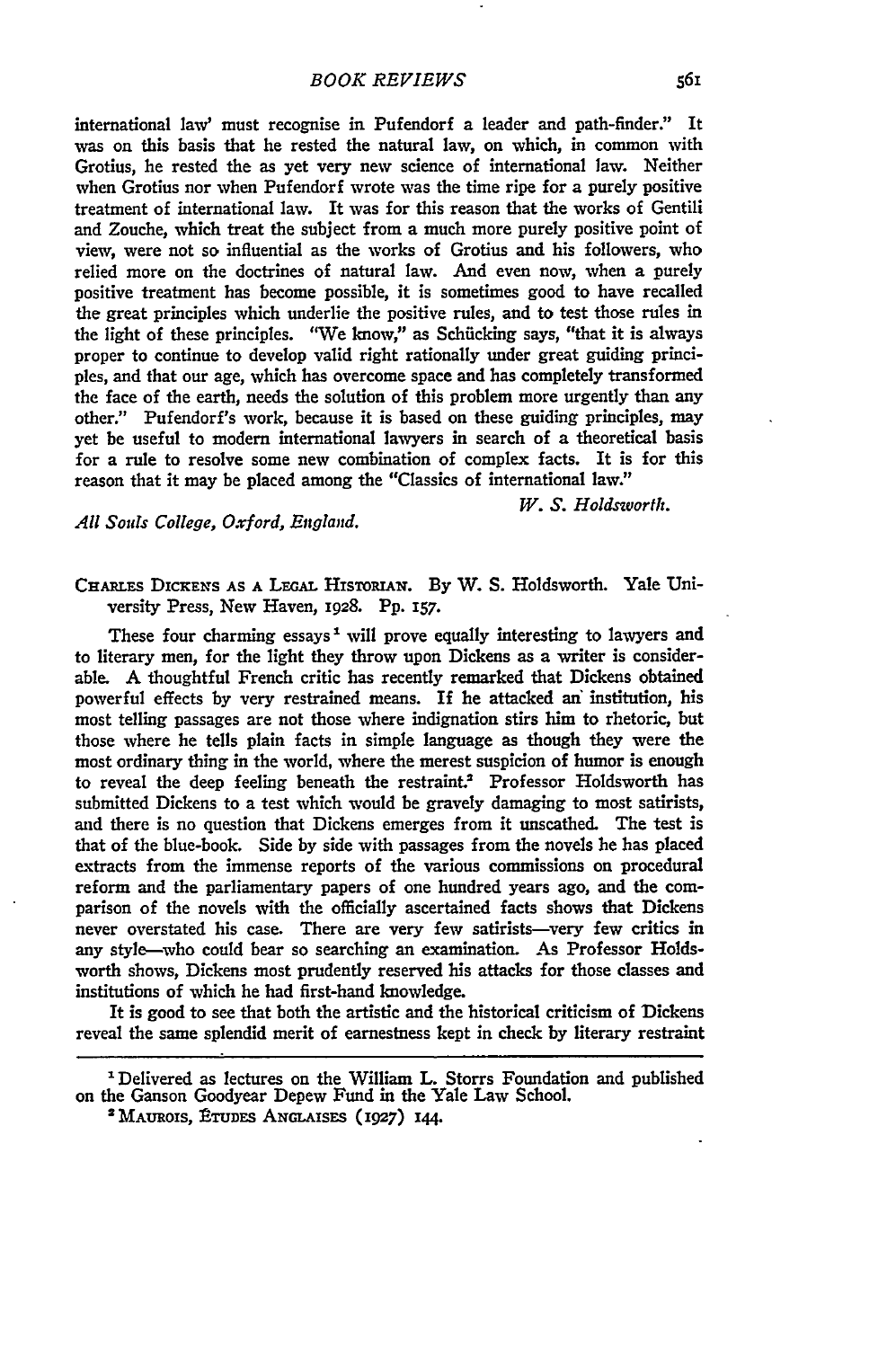and by strict fidelity to fact. Where more violent attacks would have failed, the sober and judicious narrative of Dickens had immense effect.

One of the abuses which stirred him most was one which his own father had suffered from, imprisonment for debt. Here Professor Holdsworth gives a short but interesting history of imprisonment for debt and creditors' remedies.<sup>3</sup> Perhaps it might be mentioned in this connection that the recent statement by Sir Edward Parry in *The Gospel and the Law* that there are at this moment 11,000 non-criminal debtors in prison in England has been officially contradicted by the chairman of the Prison Commission.'

Dickensians will find in these entertaining and learned papers a valuable contribution to the study and appreciation of their hero.

*Harvard Law School.*

*Theodore F. T. Plucknett.*

CONCEPTS OF STATE, SOVEREIGNTY **AND** INTERNATIONAL LAW. By Johannes Mattern. Johns Hopkins University Press, Baltimore, 1928. Pp. xix, **200.**

In seeking definitions for *sovereignty* and the *state* one may quest for the immediately practical source of authority for law; for the ultimate political authority in the State; or pursue philosophical inquiry as to the moral bases whereon may be predicated control over "free-willing" men. Blackstone justifies his acceptance of the *state* by reciting that it rests upon "the wants and fears of individuals which impel them in self interest to create" it. And his *law* as "a rule of civil conduct prescribed" predicates a "supreme irresistible **.** authority" in which the "rights of sovereignty reside" to prescribe that *law.*

The reviewer understands the juristic conception of the *state* to be that the *state* is this source of power which is the requisite background for a society governed by *law.* A practical man turned philosopher, John C. Gray, in his *Nature and Sources of the Law,* remarks that "from the viewpoint of law and jurisprudence," "the importance of Sovereignty has been exaggerated." John Austin, a military man turned jurist, who spent much thought on it, makes it a more or less axiomatic thing. Many lawyers, "good," in the practical sense, live and prosper without giving it a thought. The acceptance of a "big stick" somewhere in the scheme is a working necessity for dealing with the lesser minds who do not perceive the enlightened self interest which actuates the "individuals" to whom Blackstone refers.

However, sharp minds have for hundreds of years played upon the ideas wrapped up in the package words *state and sovereignty,* as a statement of the contents of Dr. Mattern's book demonstrates. Chapter one concerns itself with Bodin's theory of *sovereignty, sovereignty* in the Holy Roman Empire, and Bodin's influence in England; chapter two with the compact theory of Hooker, Hobbes, Locke, and Rousseau; the succeeding ones with national and popular *sovereignty;* with Kant, Hegel, and Fichte; with the Austinian or analytical school; with Willoughby's juristic conception of the *state,* its critics and Ven-

<sup>&</sup>lt;sup>3</sup> There are some useful remarks on the subject in YvER, LES CONTRATS **DANS LE TRÈS ANCIEN DROIT NORMAND (1926) 270, 275.** 

<sup>&#</sup>x27;The London Times, Oct. **i,** 1928, at **17.**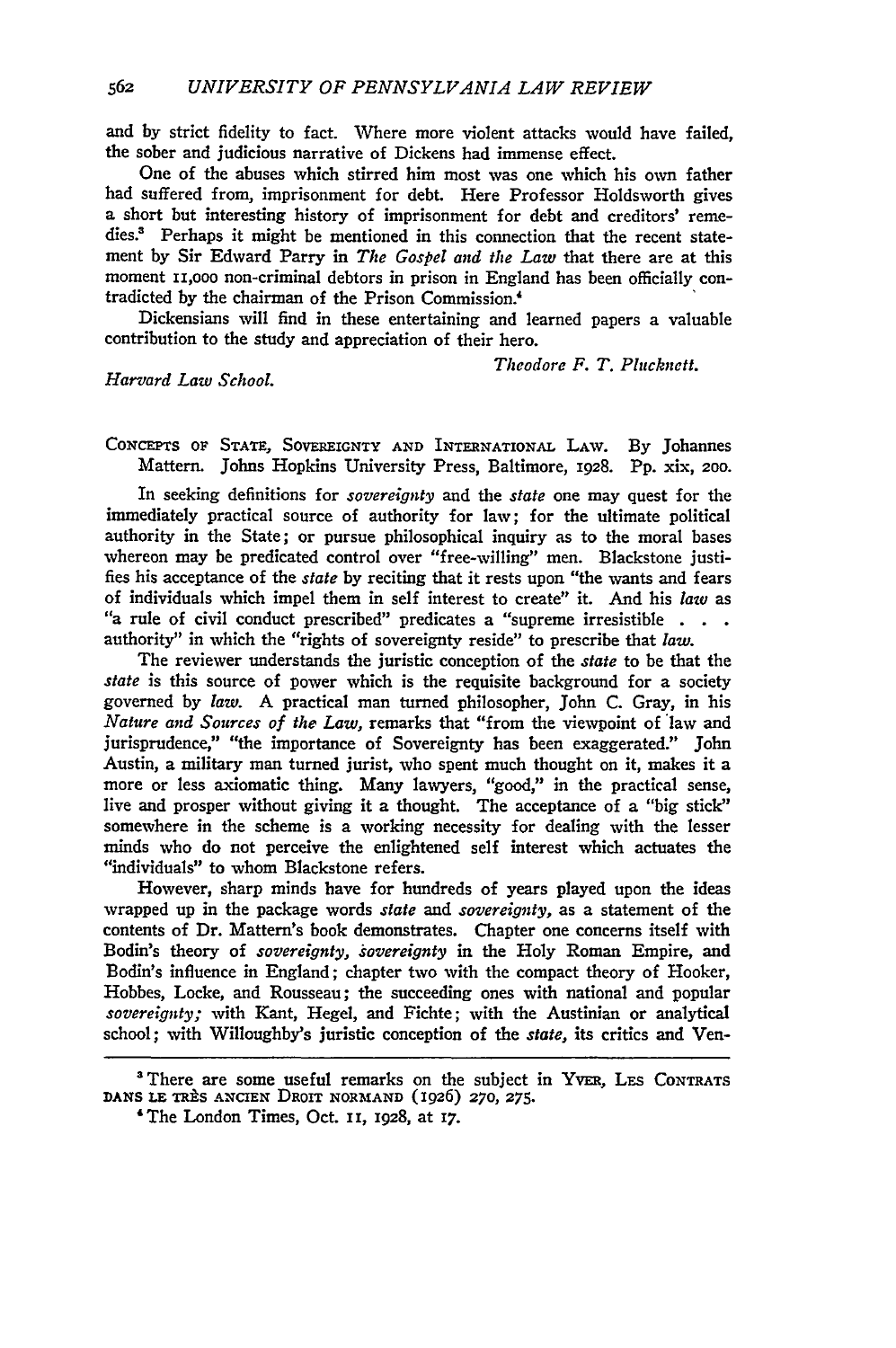gradoff's modification of it; with the denial of *sovereignty* **by** Duguit, Laski and others; with the state and the *civitas mnaxima* according to the Austrian school; and with the German conception of *sovereignty* without independence. The concluding chapters, twelve and thirteen, are entitled respectively, the Juristic Conception of the State Restated, and the General Application of the Juristic Conception of the State. There is a bibliography, and a very adequate index.

*Sovereignty,* as applied to that authority which gave final decisions, was developed philosophically by Bodin, a Sixteenth Century Frenchman. The author's thesis, that Bodin rationalized the absolutism of the then regnant monarchy in his own land, and that concepts advanced as universal are frequently little more than reflections of the particular fact situations known to those who put them forth, leads him to show how little the contemporary political conditions in Germany, where no general authority was to be found, comported with Bodin's theory. But the contemporary political conditions in England, both the then monarchy's assertion of the divine right doctrine, and its repulsion of the Papacy's assertions of supremacy of government spiritual over government temporal, not only consisted with, but also received support from Bodin's views.

The compact theory is neatly done. It is ascribed to Roman and feudal sources, and to the doctrine, put forth **by** the medieval church, that the bonds of a people to a temporal ruler were releasable **by** the church because of the ruler's defaults toward the church, a doctrine which the peoples could logically, and later did actually, use to declare themselves released of either prince or church. The effect of the compact doctrine on the political thinking of the makers of the American Revolution is described, even to the thorough-going Jefferson's assertion that, as a voting majority for anything (under the expectations of life in his day) would cease after nineteen years, political society would expire at the end **of** that time for lack of contractors **I** The compact theory is primarily a political one but, as Dean Pound has pointed out in his *Spirit of the Common Law* it has affected our juristic thinking as well. **Up** to this point in his volume, Dr. Mattern has touched but lightly on the juristic theory of the *state.*

The remainder of its two hundred pages, the greater part of it, is given over to Mr. Willoughby's juristic conception of the *state,* its criticism, its defense and its modification. To one not particularly versed in the recent literature of the political science writers, this view of Mr. Willoughby, who is a professor at Johns Hopkins University, seems to be largely that of the Austinian or analytical school of jurists, who accept the *state* as a necessity to their definition of *law,* and who do not, just as Mr. Willoughby seemingly does not, inquire behind the fact of its existence. This view apparently does not admit of a conception of such a thing as international *law*, which Dr. Mattern admits,<sup>2</sup> and lays Mr. Willoughby open to the charge that he too, like Bodin and the Seventeenth Century Englishmen, is intellectually a creature of his time and environment. The dissent from *law* as a *command,* voiced **by** Duguit and Laski, Dr. Mattern declares to be a confusion of *state with government,* and is ascribed to the bureaucratic conditions in France in Duguit's day.

<sup>&</sup>lt;sup>1</sup> POUND, THE SPIRIT OF THE COMMON LAW (1921) 43.

<sup>&</sup>lt;sup>2</sup> MATTERN, CONCEPTS OF STATE, SOVEREIGNTY AND INTERNATIONAL LAW (1928) 6r *et seq.*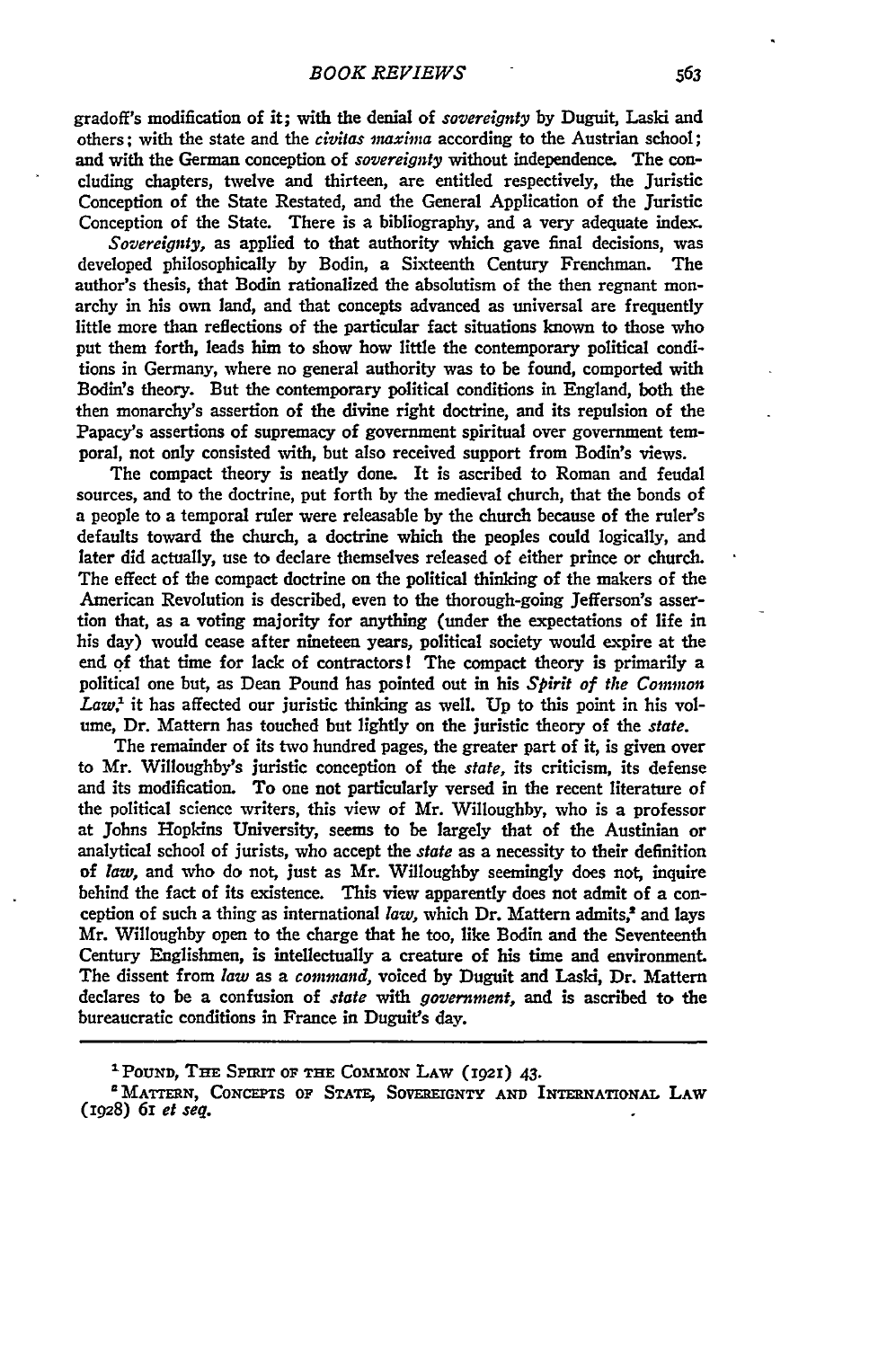Then follows, in chapter ten, a discussion of the Austrian school (Kelsen and others), which school grapples with the non-placement, in Mr. Willoughby's view, of international *law.* Kelsen labors toward a reconciliation of the meaning of *law,* under the Austinian definition, with *law,* as used in the international sense, by positing a *cvitas maxima* which is supreme over the state (using the word in the municipal sense) upon which the legal order which is known **by** the term *international law* may rest. The author then takes up, as chapter eleven, the German conceptions of the present day and, in that and the remaining chapters, ties up the doctrine of Mr. Willoughby to the new Germany, and comes back to his prefatory statement that, "The fundamental ideas of the new German National Constitution were found to rest squarely upon the juristic conception of the State, a theory ably presented to the English-speaking world by Professor W. W. Willoughby."

The writer's only criticism is implicit in his hope that, since knowledge in other fields is being so "humanized" that works on them are becoming "best sellers," Dr. Mattern may be led to write a book on the same subject, definitely put together for the man in the street. The general topic would interest the latter if it were presented in simple terms. Dr. Mattern's success in his present work impels the reviewer to hope that he will undertake this important task.

*G. H. Robinson.*

Law School, Boston University, Boston.

TnE LEGAL **STATUS OF AGRICULTURAL** CO-OPERATION. By Edwin **G.** Nourse. The Macmillan Co., New York, 1927. Pp. xix, 547.

Agricultural co-operation used to be little business; now it is big business. The leaders of agricultural co-operation once were crusaders and reformers; now they are scientific and management experts. Farmers' co-operatives used to run a grain elevator or a country store on the Rochdale principles. If their activities expanded they had to be chary of prosecution as common law monopolies or as violators of the anti-trust laws. Now nearly every state has a standard marketing act under which may be organized large scale enterprises whose necessary and characteristic activities at least are protected from such legal attacks. The old style co-operative was an association or a stock corporation dealing with members and non-members and returning its rare profits in the form of patronage dividends after a limited dividend on the capital stock. The modem co-operative is a non-stock corporation each member of which has one vote. It deals only with producer-members who are under strict, and often long-term, contracts to sell or consign all they have of a particular commodity to the association for marketing in a pool. Settlement is made with the members on the basis of net returns. Modern co-operative marketing is an effort to centralize a naturally decentralized industry so that it may perform largescale operations; to enable the farmers as groups to compete with other organized groups, to take advantage of modern credit mechanisms, and to obtain the benefit of specialized division of labor and managerial skill while preserving individual independence and participation.

Mr. Nourse sets out this evolution of agricultural co-operation with the addition of many illuminating details. His book is like the expansion of an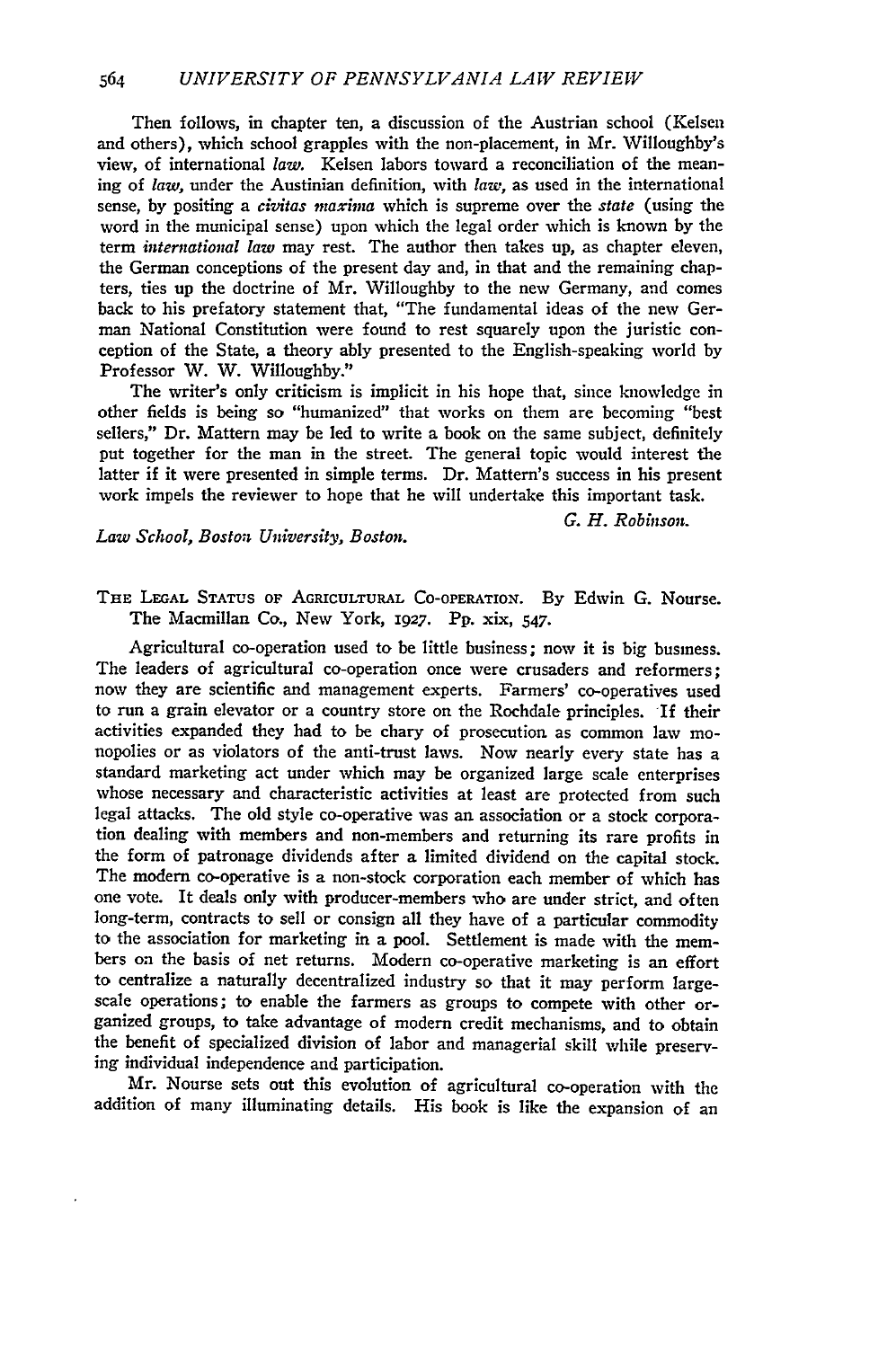economist's address to a bar association. It is not a lawyer's treatise. The arrangement does not follow familiar digest headings, nor are particular legal problems of the co-operatives tied up conveniently with analogous problems of other and more familiar legal fields, and there are no helpful procedural suggestions. **A** lawyer is apt to object to such non-technical language as *secure* in the sense of *obtain.* **All** this does not imply that Mr. Nourse has not accomplished what he set out to do. He can read cases and statutes, summarize them accurately, cite them appropriately and criticize them intelligently. The forms and other matter in the appendix are admirably selected. Everyone who reads the book knows exactly what Mr. Nourse thinks the legal status of farmers' co-operatives was, and is. There will not be universal agreement with all his conclusions, notably with his opinion that statutes exempting cooperatives from the operation of restraint of trade statutes, apply only to the activities of the associations *per se;* and do not mean that these corporations, like any others, may not be prosecuted for being bad, as well as big, corporations. But Mr. Nourse's arguments for his position are cogent and seem to be supported **by** logic and legal precedent.

Mr. Nourse obviously knows a great deal about the co-operative movement which he does not print. It would be interesting if someone so well acquainted with the personalities involved, and with something of the gift for characterization and synthesis possessed **by** the best of contemporary historians and biographers, would think, concerning American co-operative marketing associations since the war, that "now it can be told," and would tell it. The large-scale co-operatives have not all succeeded. Some have failed lamentably. Mr. Nourse has a little to say about the reasons, but this is not primarily his topic. Modem co-operatives might be divided into two classes, those in California and those elsewhere. The California co-operatives, for the most part, deal with perishable or semi-perishable commodities. They represent in many instances the expansion of a well-integrated local or regional activity. Nothwithstanding some failures, California co-operatives have a high average of success. The greatest weakness of the co-operatives elsewhere is that they have not been through a period of growth and natural expansion. They have sprung full-grown from the financial fountains of the federal government. The co-operative genesis outside California was in **ig2o.** The modern co-operatives were made possible **by** the coincidence of a business depression with the existence of the War Finance Corporation. The War Finance Corporatidn was really the Third Bank of the United States, with limited powers. Organizers in the cotton, wheat and tobacco states had, no difficulty in signing up a large membership on five-year contracts, enforceable both **by** action for damages and **by** injunction. The War Finance Corporation was ready to lend unlimited amounts secured **by** an ample margin of warehoused commodities. When prices advanced promptly certain co-operative leaders had illusions of grandeur in which they saw themselves as dictators determining commodity prices for the whole world. Certainly many farmers expected the co-operatives materially and permanently to raise prices. Most of the co-operatives were organized during the period from *192o* to 1922. Before the expiration of the five-year contracts many members had become dissatisfied and broken their contracts. The courts were filled with damage actions, injunction bills and even criminal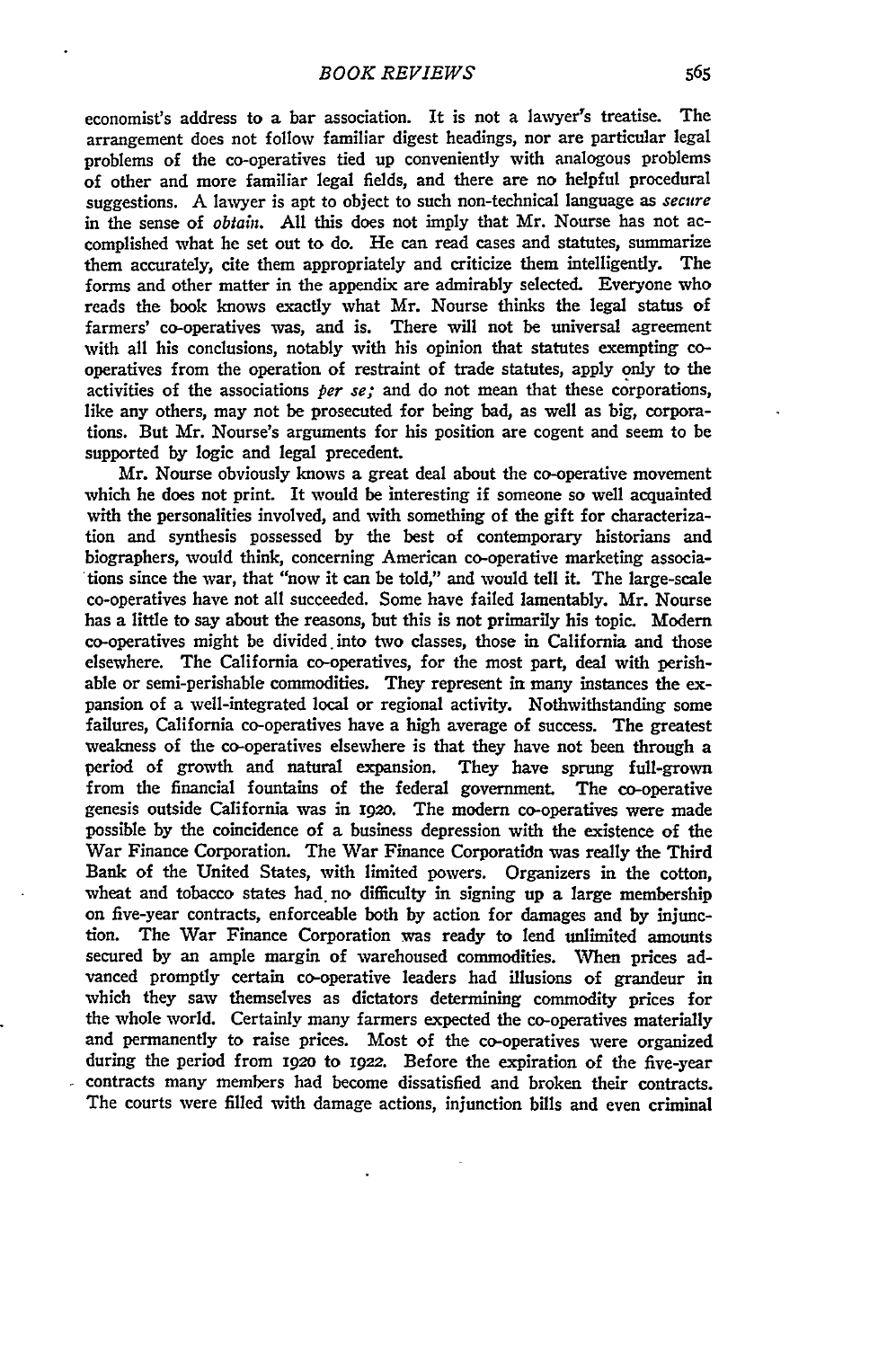prosecutions, against members and outsiders, all seeking to prevent or punish breaches of contracts. The associations won countless Pyrrhic legal victories, but the resulting bad feeling wrecked several associations and seriously hampered the whole co-operative movement. Mr. Nourse soundly condemns the compulsory feature in members' contracts, although he admits that an association may be justified in requiring a new member to agree not to withdraw for three years. After that there should be an annual withdrawal privilege on giving reasonable notice. This is coming to be the actual practice of the best managed co-operatives.

Co-operative marketing associations now, and perhaps always, can do nothing more than to insure orderly marketing. Every annual crop should be marketed in twelve months. That has always been the principle of the War Finance Corporation and of its successors, the twelve Intermediate Credit Banks. The most the co-operative can promise the farmer is that he will get the average price of the entire season. **By** himself he will likely get close to the lowest price or will run undue risks and pay too large charges if he holds his product off the market. The co-operative can protect its member from the necessity of forced sale **by** borrowing at reasonable rates and paying to him a generous fraction of the value of the crop on delivery. It may save him substantial processing and warehousing charges. In addition it can advise him as to proper methods of cultivating, harvesting and preparing the product for market, can help him choose the most profitable varieties and can suggest means of protecting the crop from insects and disease. But that is all. That many farmers believe that is not enough explains the continued agitation for farm relief. Mr. Nourse does not go outside his topic in this volume, but the list of publications and announced plans of the Institute of Economics of which Mr. Nourse is a member, indicate that he and his colleagues contemplate a comprehensive survey of every important phase of the whole complex agricultural problem. If subsequent volumes maintain the standard set **by** Mr. Nourse in the present book, the Institute will have handsomely justified its existence.

*Columbia Law School.*

*John Hanna.*

CASES ON THE LAW OF TORTS. By Lyman P. Wilson. Callaghan and Co., Chicago, **1928.** Pp. xxiii, **1068.**

The editor of this latest case book on Torts has an eye for cases which interest students and develop the subject. In the five hundred-odd cases in the collection, he has been able, without neglecting the old stand-bys, to find more than **3oo** cases arising since **9oo,** most of them excellent. The fact that very few of these recent cases have appeared in other collections indicates the painstaking care with which he has both read and culled from the reports. In distribution the cases are only one-fifth English, with a preponderance from the northeastern states. The editing has been done with care, the facts condensed but generally leaving in all useful information. Taking the place of notes under the individual cases, at the beginning of each chapter or sub-chapter are exhaustive references to law review articles, which should prove of great assistance to teachers, particularly to those beginning the subject.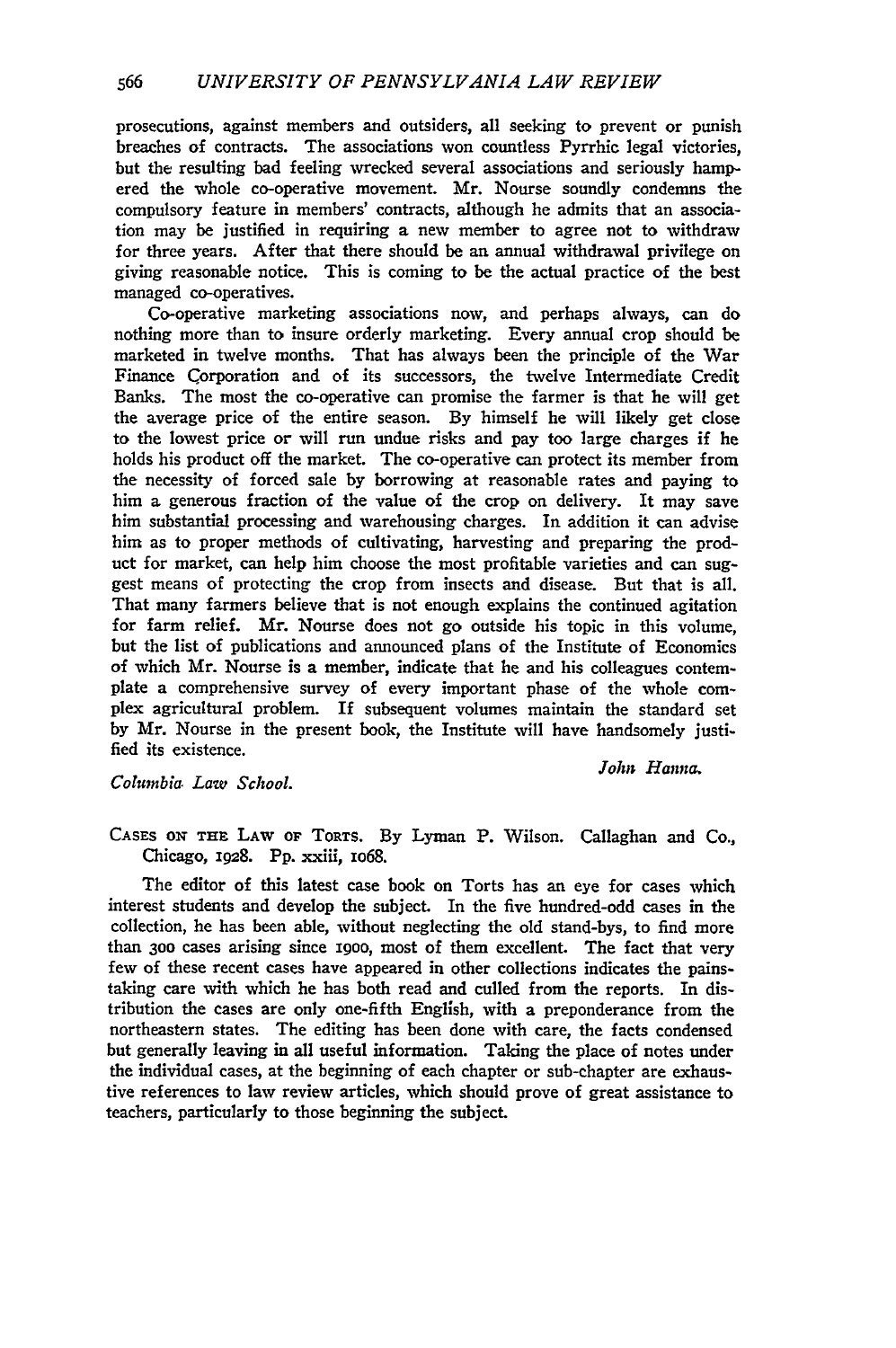Although the book as a whole is excellent, there are some matters as to which I disagree with the editor and of which it may be worth while to speak: With the general arrangement, roughly corresponding to that of **Bohlen, <sup>1</sup>**and Pound's edition of Ames and Smith,<sup>2</sup> I am in hearty accord. I doubt, however, the wisdom of Part I: seventy-six pages of general characteristics, discussing the nature of torts, the persons liable, and even the liability for injuries to an unborn child. This introductory matter involves at times, as in the case of *Rich v. N.* **Y.** *C. & H. R. R. R.,* difficulties far beyond the beginning student. **My** real quarrel with the arrangement is, however, that it postpones the discussion of the delightful technicalities of assault and battery which throw the student at once into the center of interest in the subject. **Of** course no great harm is done since this part may be omitted.

**Of** more serious moment is the cutting down of the material upon fraud. This **I** presume has been made necessary **by** the inclusion of many topics, some of which seem to get beyond the confines of the time allotment for torts. That this is the deliberate choice of Professor Wilson appears from his preface, where he says that he desires "to give the student a fairly broad outlook early in his course of study, and to include in outline many topics which cannot be minutely considered." So far as this involves a conflict between intensiveness and extensiveness I must differ, except in the single topic of "Interferences with reasonable expectations," which, coming last, has little chance to get consideration. I suggest, however, that if adequate time is spent upon the introductory part as well as upon such topics as the liability of a master to a servant both at common law and under *Workmen's Compensation Acts,* there may not be time to give *Lumley v. Gye*<sup>4</sup> even a cursory inspection.

Another quarrel, perhaps of less importance, is with the headings of some of the parts. Thus, Part II, which deals with trespasses and conversion, is headed, 'Toss shifted because incurred through defendant's intentional act." This seems misleading, since the characteristic of the trespasses is that the action lies although there is no loss. Part IV is headed, "Loss shifted because of inherent fault" This part includes liability for the keeping of animals, workmen's compensation, and other situations in which there is usually said to be liability without fault. I presume that Professor Wilson **by** his title means that the defendant is held responsible because of the great likelihood of harm which may result from things subject to his control. But even with this interpretation it is difficult to see how the cases under the *Workmen's Compensation Acts* can be included under such a heading. Part V is headed, "Specific harms produced through intangible media or through intangible things." The first cases under this heading are cases involving injury caused **by** fear of harm, matter which would seem to be better included with the cases upon negligence.

The omission of all-notes except the references to law review articles seems

<sup>&#</sup>x27;BOHLEN, **CASES ON THE LAW OF TORTS (2d** ed. **1925).**

<sup>&#</sup>x27;AmEs & SmnTH, A **SELECTION** OF'CASES **ON THE** LAW OF TORTS (Pound's ed. **1917).**

**<sup>&#</sup>x27;7o App.** Div. **623, 75 N.** Y. Supp. **1131,** WILSON, CASES **oN THE** LAW **OF** TORTS (1928) **io.** (The case is not reported in the reports cited above, only a memorandum of decision there appearing.) *'2* **El. &** BI. 216 (1853).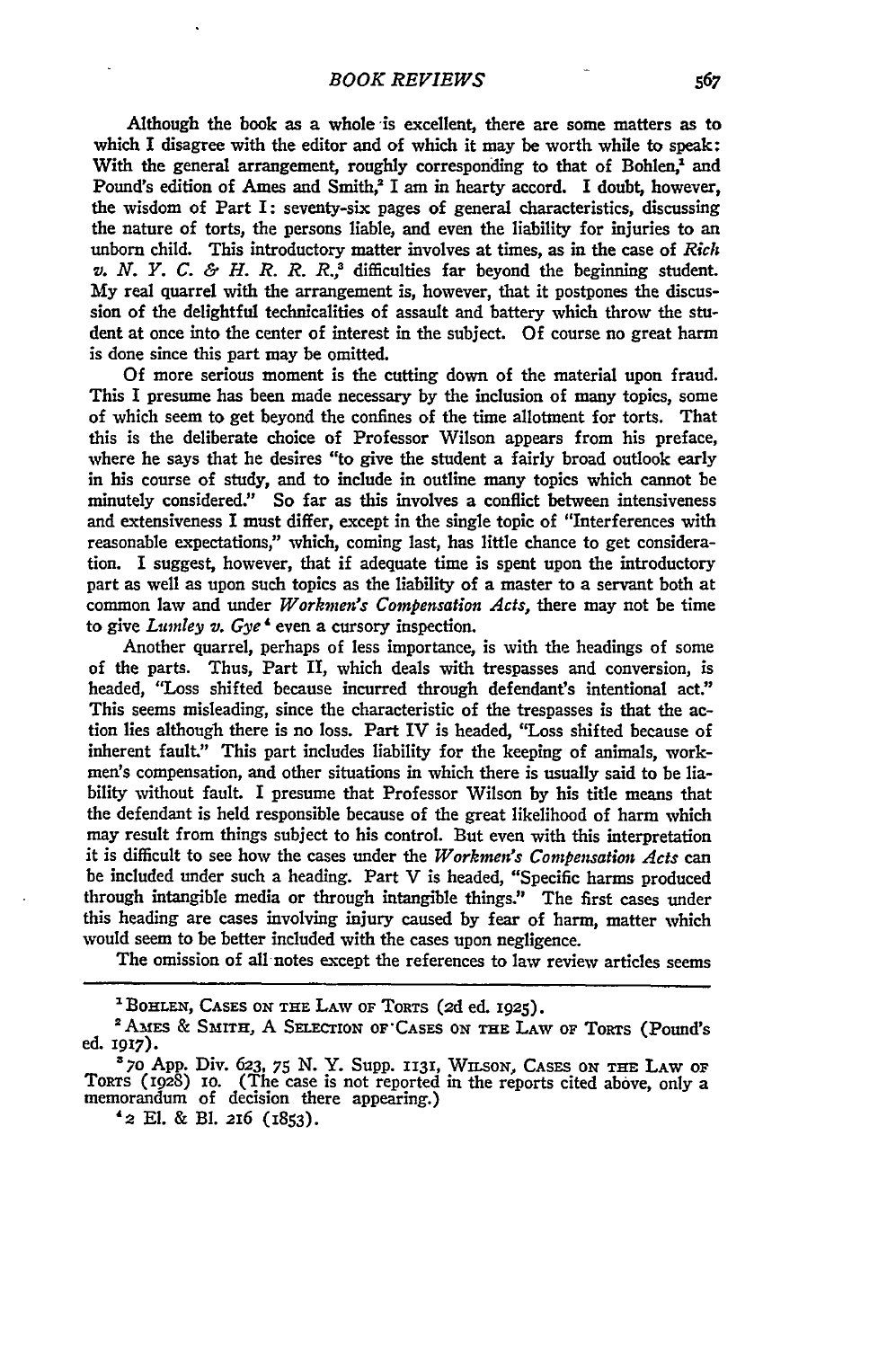to me a mistake. I am quite sure that Mr. Wilson underestimates his ability to interest his students when he says that they shun reading the footnotes. Of course it depends upon the notes. Reference to at least some of the more interesting cases, with a brief summary of the salient facts, as in Dean Wigmore's book, $5$  seems to me to be a very distinct advantage and worth far more than the space thus occupied. Perhaps to make up for the lack of the customary small type in the notes, a considerable number of cases, or extracts from cases, are printed in fine print. This device has been used before, but it grows no better with age. A case important enough to print is sufficiently important to be printed so that it may be read comfortably.

As indicated at the beginning, the things which to me seem to be flaws are not of overwhelming importance. The book can well be used by those who agree with the editor in arrangement and content, and by those who do not. The important thing is the cases, and except in one or two topics they are both plentiful and excellent. *Warren A. Seavey.*

*Harvard Law School.*

CouRT PocEnuRE **iN FED-RAL** TAx CASES. **By** Hugh **C.** Bickford. Prentice-Hall, Inc., New York, 1928. **Pp.** xxxviii, 440.

Reviews are ordinarily a mixture of the reviewer's personal prejudices, an assumption of superior knowledge as to the correct solution of disputed questions of law and manner of treatment, and statements that notwithstanding the criticisms directed at the book, it is nevertheless worth while. The present review is not extraordinary.

Before **1917** there were no text books of any note devoted exclusively to federal income taxes.<sup>2</sup> Prior to that time the subject had not seemed to warrant separate or extensive treatment. At any rate it had not assumed sufficient financial importance to lure persons capable of writing text books on federal income taxes into such an unprofitable task. But with the advent of the *War Tax Acts,* federal income taxes assumed a new importance. A hitherto existing but unrecognized field was promptly occupied by a number of authoritative text books. And the creation of the United States Board of Tax Appeals in i9z4 opened up a new phase of federal income tax law, which not only induced annual editions of established texts, but also soon brought forth several very competent books devoted entirely to practice and procedure before that Board.

Within the last year or so the number of appeals taken to the courts from decisions of the Board of Tax Appeals has drawn attention to the rules, practices and machinery for such review. The book here reviewed is concerned in part with that subject. While it also treats of tax suits brought in the first instance in the federal courts, that subject has frequently received independent treatment in other text books on federal practice.

<sup>&</sup>lt;sup>8</sup> WIGMORE, SELECT CASES ON THE LAW OF TORTS (1911).

**<sup>I</sup>**CooLEY, LAw **oF** TAXATION (i886) was, of course, a standard general work on taxes.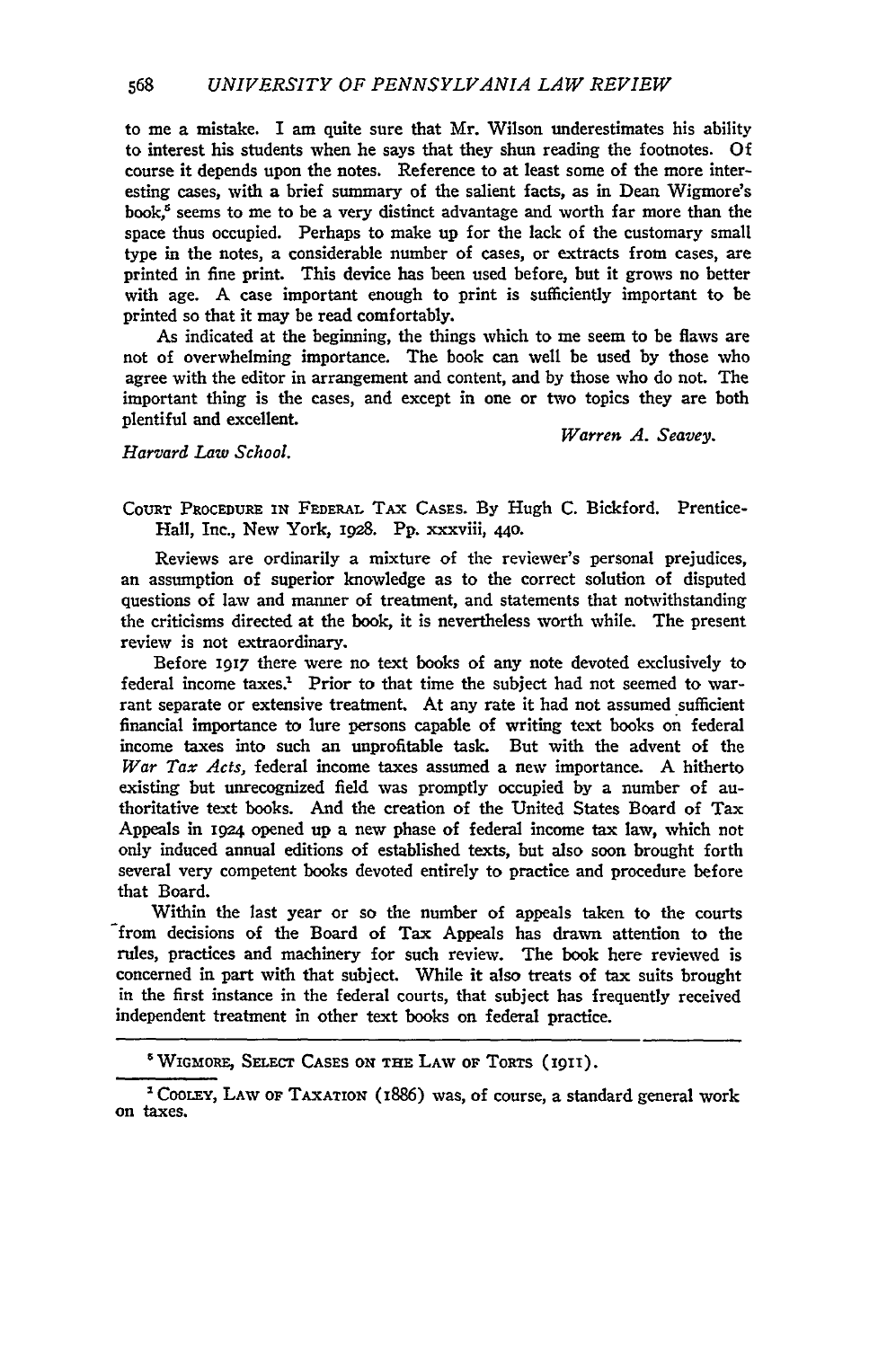While all of the material in the four parts of the book is not new, its inclusion in one volume devoted entirely to court procedure in federal tax cases is new. The book is readable; the subject-matter simply and excellently expressed. Probably its virtue is its vice and its vice is its virtue. It is a book for the lawyer who **by** virtue of his tax practice finds himself now confronted with the necessity of handling a case through the federal courts, or for the accountant who has a case before the Board which it is expected might be appealed. Without the slightest disparagement, it might be said that the book is not, and probably was not intended as, one which courts will be likely to cite in support of conclusions on disputed questions.

It is to be regretted that the author does not more frequently discuss the many doubtful questions which confront any lawyer having an extensive tax practice before the Board of Tax Appeals and the federal courts.

There is a considerable dearth of available knowledge as to what remedies, aside from review **by** the Circuit Court of Appeals, are open to a taxpayer upon the refusal of the Board to take jurisdiction. This subject might well have been discussed at some length. There also seems to be insufficient discussion of the Board's jurisdiction over persons, including matters of citation, service on parties, necessity of including as parties, distributees, purchasers, successor corporations, etc., and the effect on review by the Circuit Court of Appeals of non-joinder and misjoinder of parties in the appeal before the Board. Other questions of interest, such as the effect of a failure to claim a refund in the petition to the Board of Tax Appeals, either in the event that the refund is disallowed on redetermination or in the event that the commissioner refused to make refunds found on redetermination of the tax, might have been more extensively treated.

The author, in a number of cases, has expressed without qualification his own opinions on what are still controversial questions, as where he states that, "It has also been held that informal claims for repayment do not constitute claims for refund as required by the statute."<sup>2</sup> As a matter of practice, the Treasury Department has been accepting informal refund claims where they have sufficiently expressed the grounds on which the refund was sought. *Ritler v. U. S.,* cited by the author in support of his statement, is authority primarily for the conclusion that a refund claim, if made to the wrong person, such as a revenue agent, will not form the basis for a suit. It is doubtful whether that case is authority on the point that an informal claim, if properly filed, is insufficient.

Another example is his statement that Section **1113 of** the *Revenue Act of 1926* amending Section 3226 R. **S.** amends the common law rule requiring protest in actions in assumpsit against the collector." While we may assume that this conclusion may eventually be sustained, its correctness is still disputed; there are a number of recent court decisions bearing on the point.

In discussing the jurisdiction of the Court of Claims it is suggested in a foot note5 that until as recently as **1925** the Government objected to the juris-

<sup>&</sup>lt;sup>2</sup> BICKFORD, COURT PROCEDURE IN FEDERAL TAX CASES (1928) 123.

**<sup>3</sup> 19** F. (2d) **251 (D. C.** Pa. 1927).

*<sup>&</sup>quot;Op. cit. supra* note **2,** at 1i8.

*<sup>&#</sup>x27;Ibid.* 168, 169.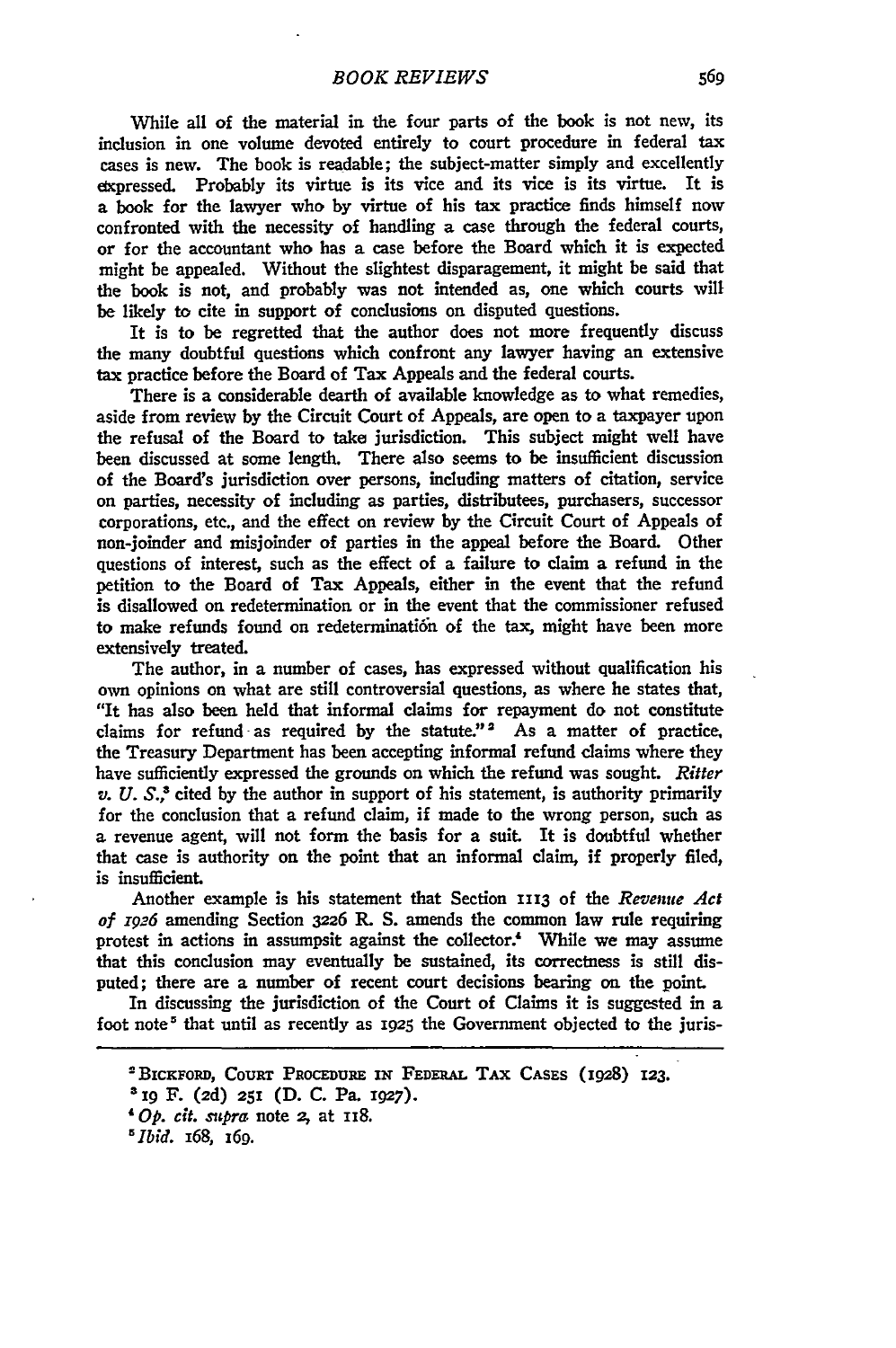diction of the Court of Claims to hear claims for the recovery of internal revenue taxes. This statement might very well have been amplified to suggest that there has continued to be considerable doubt as to whether the Court of Claims Would take jurisdiction of questions of fact in suits for the recovery of internal revenue taxes, following its ruling in the *Williamsport Wire Rope* case.<sup>6</sup> The final position of the Court of Claims is presaged by the very recent action of the Solicitor General in conceding such jurisdiction.<sup>7</sup>

The usefulness of the book as a reference work would have been increased by the use of cross references in the foot notes. The happy avoidance of repetition would have retained more of its charm if the reader were able to find an answer promptly by a cross reference, without the necessity of thumbing the index. As to the index, while its length and scope is always a matter in which there is room for a considerable difference of opinion, it would seem that the author has erred on the side of brevity.

Lest these comments should indicate any disapproval of the book as a whole, it should be added that most of these are matters of judgment and treatment, and that the others are natural results of the first edition of any work. The book gives a clear, concise statement of federal court procedure and the usual rules and practice. It offers a real addition to existing works on the subject. Any lawyer engaged in tax practice should find it informative and helpful. *Jacob Mertens. Jr. New York Gitx.*

LAW oF Bn.Ls, NOTES **AND CHECKS.** By Melville M. Bigelow. (Third Edition.) By William Minor Lile. Little, Brown & Co., Boston, 1928. Pp. lxix, 599.

Dean Lile has produced the third edition of the well known short treatment of the subject of bills and notes by Bigelow, the first edition having appeared in 1893, the second in igoo. Unlike many revisions the latest editor has embarked upon a policy which involved the scrapping of the original plates, the rewriting of the text and the incorporation of much new foot note material. The second edition of twenty chapters of three hundred and forty-nine pages has expanded into forty-five chapters of five hundred and ninety-nine pages. The editor tells us that his "chief purpose has been to set down the present law of negotiable instruments in such form as to appeal to the interest and understanding of the average law student," without forgetting however, "the needs of the busy practitioner."

He begins with a new chapter on non-negotiable paper followed by a short statement of the history of the law merchant. The different types of negotiable instruments are then enumerated, and preliminary definitions of parties to commercial paper are indicated. Some aspects of the subject of delivery are then introduced and this is followed by a series of chapters on formal requisites.

<sup>&#</sup>x27;The Williamsport Wire Rope Co. v. U. S., 63 Ct. Cl. 463 **(1927),** *aff'd* U. **S.** Sup. Ct., June 4, **1928,** 48 Sup. Ct. 587.

<sup>&</sup>quot;Supplemental Brief of Government in Minnaugh, Ex'r v. U. S., pending in Court of Claims, No. F-388.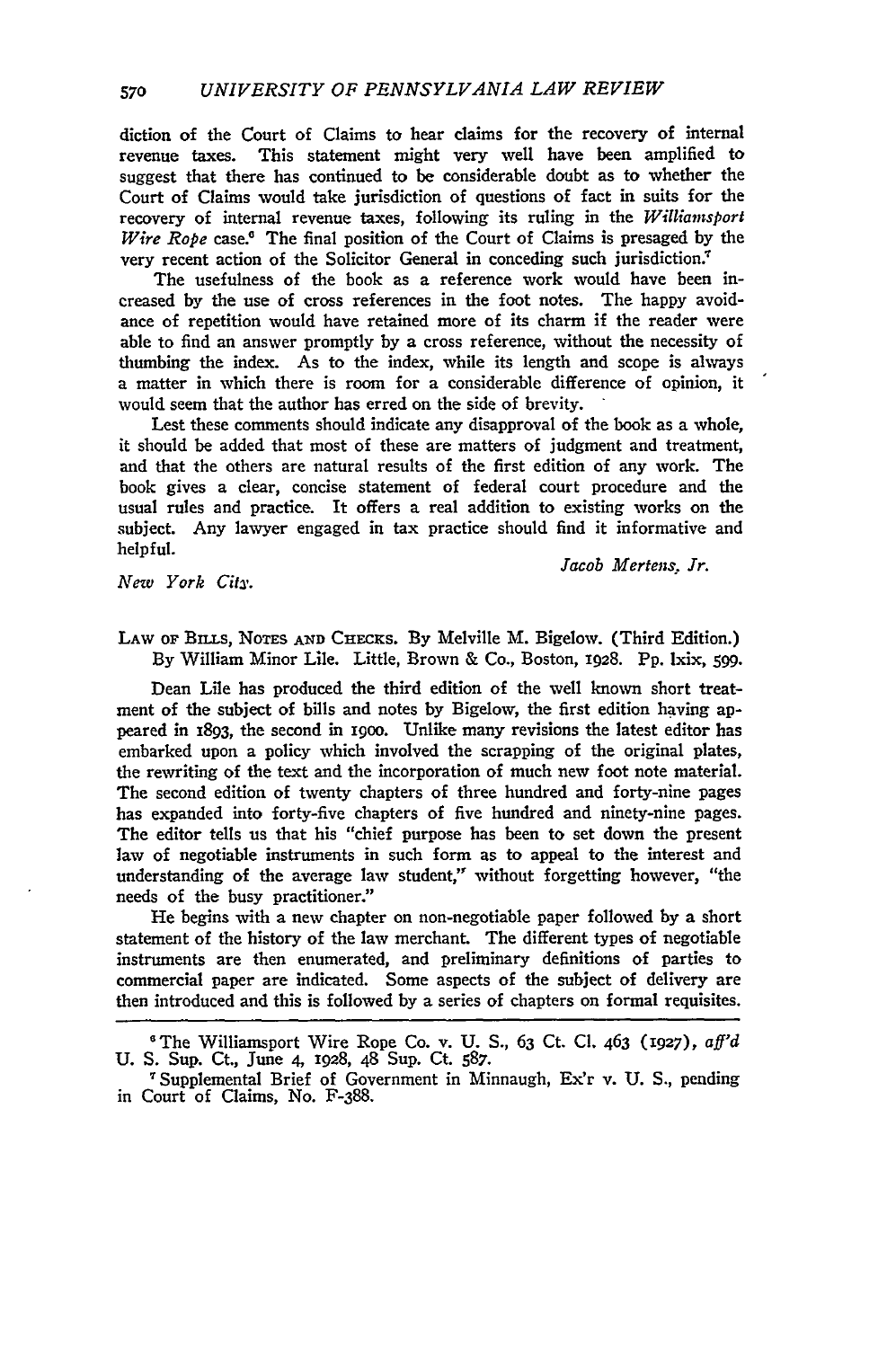The liability of primary and secondary parties is then elaborately developed in a group of nineteen chapters. A short chapter on suretyship as affected **by** the law of negotiable paper then appears, and the closing fourteen chapters are concerned with the holder in due course, and with the problems involving equities, defenses and discharge. On the whole the arrangement is a good one. Much can be said in support of the policy of holding in reserve the abnormal situation of the holder in due course, and the rights of prior parties as against him, until the problems which do not involve outstanding equities and defenses are completed.

The author has wisely introduced a good deal of analytical and critical comment. One may express the regret that this method is not sustained throughout the work. He is also to be commended for his use of material from the law reviews, but here again one is disappointed on noting the absence of refer- ence to much valuable work from these sources, and also because the references to such careful discussions are all too frequently merely cited, with no utilization, in the text or foot notes, of the contributions referred to.

Dean Lile wisely calls the attention of the student and the profession to the fact that codification "has distinctly fallen short of its avowed object," *i.* e., of making the law uniform. Anyone at all familiar with the run of decisions on the codified subjects cannot help but be impressed **by** the force of tradition. Common law cases are continually used as authorities and not as mere aids to interpretation of the text of the *Act,* as they should be. Cases are all too frequently decided on a consideration of one or more sections of the *Act* when other sections are equally and sometimes more applicable to the situation, and again there may be no consideration of the *Act* at all. This perpetuates diversity. Dean Lile places the responsibility for this situation upon the profession, both courts and lawyers.

His explanation that, "no codification of this or any other branch of the unwritten law can hope to prove an adequate expression of the law until American lawyers and judges have learned to interpret codifications of preexisting law as continental lawyers and judges are. accustomed to interpret the civilian codes," contains a stimulus to professional thought on this important matter, but it is doubtful whether this explanation of the facts, after thirty years of work with the code, should longer serve as an excuse. Nor does Dean Lile accept it as such, for his familiarity with the judicial product in this field during the past quarter century, leads him to the regrettable conclusion, "that lawyers and courts have not familiarized themselves with the new code nor been industrious in exploring its resources." Dean Lile's work should help in this important educational program.

## *William E. Britton.*

## *College of Law, University of Illinois.*

REAL ESTATh TiTLES **AND CONVEYANCING. By** Nelson L. North and DeWitt Van Buren. Prentice-Hall, Inc., New York, 1927. Pp. x, **719.**

"Real Estate Titles and Conveyancing" is suggestive of a broad field. The authors limited their objective in the preface, stating that, "They have long felt the need of a book which, with as little technical legal phraseology as possible, would simply and clearly discuss and clarify the origin and funda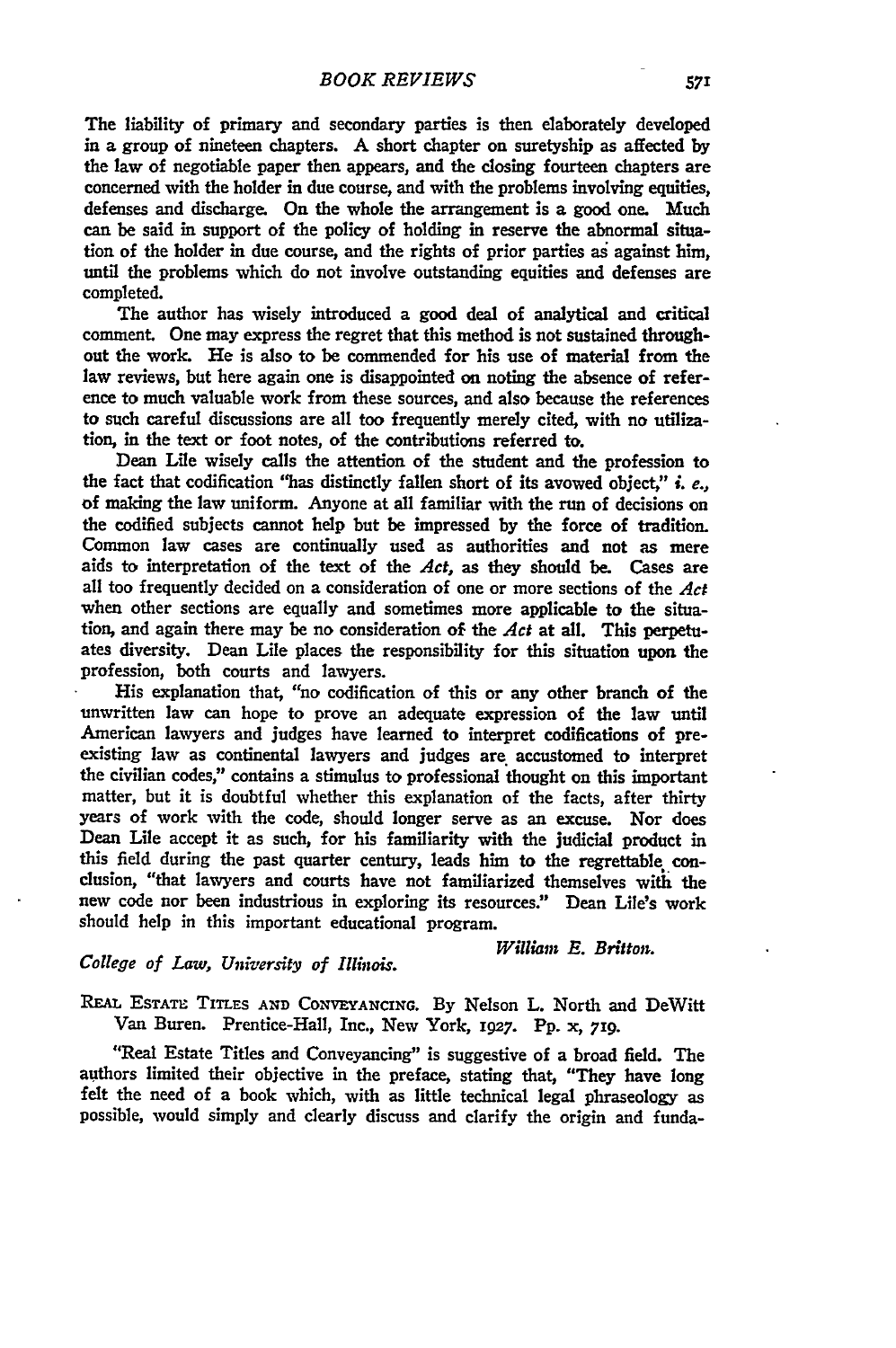mentals of land titles, the searching and abstracting of titles and the forms of procedure in real estate transactions." The persons for whom they labored are indicated in the statement that they hope the book "will be found of help to the **(i)** title man in his work, (2) to the dealer in real estate in his transactions, (3) to lawyers and title men on title closing, (4) and as a textbook for the use of students." To attain their end, the authors prepared twenty chapters covering **319** pages of text, and collected and classified **370** pages of modern real estate forms.

About fifty pages were devoted to the history and development of the law of real property, the subject matter of which has little real connection with the contents of the book proper. The authors, being law lecturers as well as practitioners, naturally placed emphasis on such an introduction. In so brief a space little more than summaries were given, and confusion arises from such brevity. The twenty-two lines devoted to future estates do not present a bird's-eye view of that subject, but several pages on easements do make a very satisfactory summary of them.

The meritorious part of the book is that which was builded upon the authors' experiences. The two chapters on descriptions and surveys were exceptionally well done. The uses to be made of the various kinds of descriptions were explained clearly, and thirty-one charts and diagrams were included to illustrate the more technical situations. Of equal value are the three chapters on abstracting and examination of titles. Here, also, about one hundred charts and diagrams were used very effectively by way of emphasis and explanation. Instructions are given where to search for, and how to abstract, judgments, mechanics' liens, lis *pendens,* foreclosures, partitions, probate procedure, and many other kinds of clouds upon titles. Chapter eighteen is a lesson on the sale of real estate. Starting with an involved statement of facts, the authors have shown the manner of performing the various steps, including the contract to sell, procedure prior to closing, what the seller and purchaser should be prepared to show, and finally the execution of the necessary instruments.

There are twenty-two chapters of carefully selected real estate instruments, including acknowledgments, contracts of sale, deeds, bonds, mortgages, building and loan mortgages, trust deeds, assignment of mortgages, satisfaction of mortgages.

However, a little adverse criticism is inevitable. No cases are cited, no statutes are quoted, and no sources of information are noted. There are places where footnotes could have been used to advantage in explaining some of the pitfalls and conflicting situations that exist in the law. The authors stated, however, that the volume was not intended as a legal treatise, yet their method of treatment of the subject shows that they did not necessarily intend the work exclusively for laymen.

Nevertheless, this volume is a valuable contribution to all persons interested in the problems of titles, not only from the fact that it gives careful instructions in the performance of technical acts concerning them, but also from the instructive charts, maps, tables, plats, surveys, and forms presented to aid in the performance of such acts.

*Law School, University of Colorado.*

*William R. Arthur.*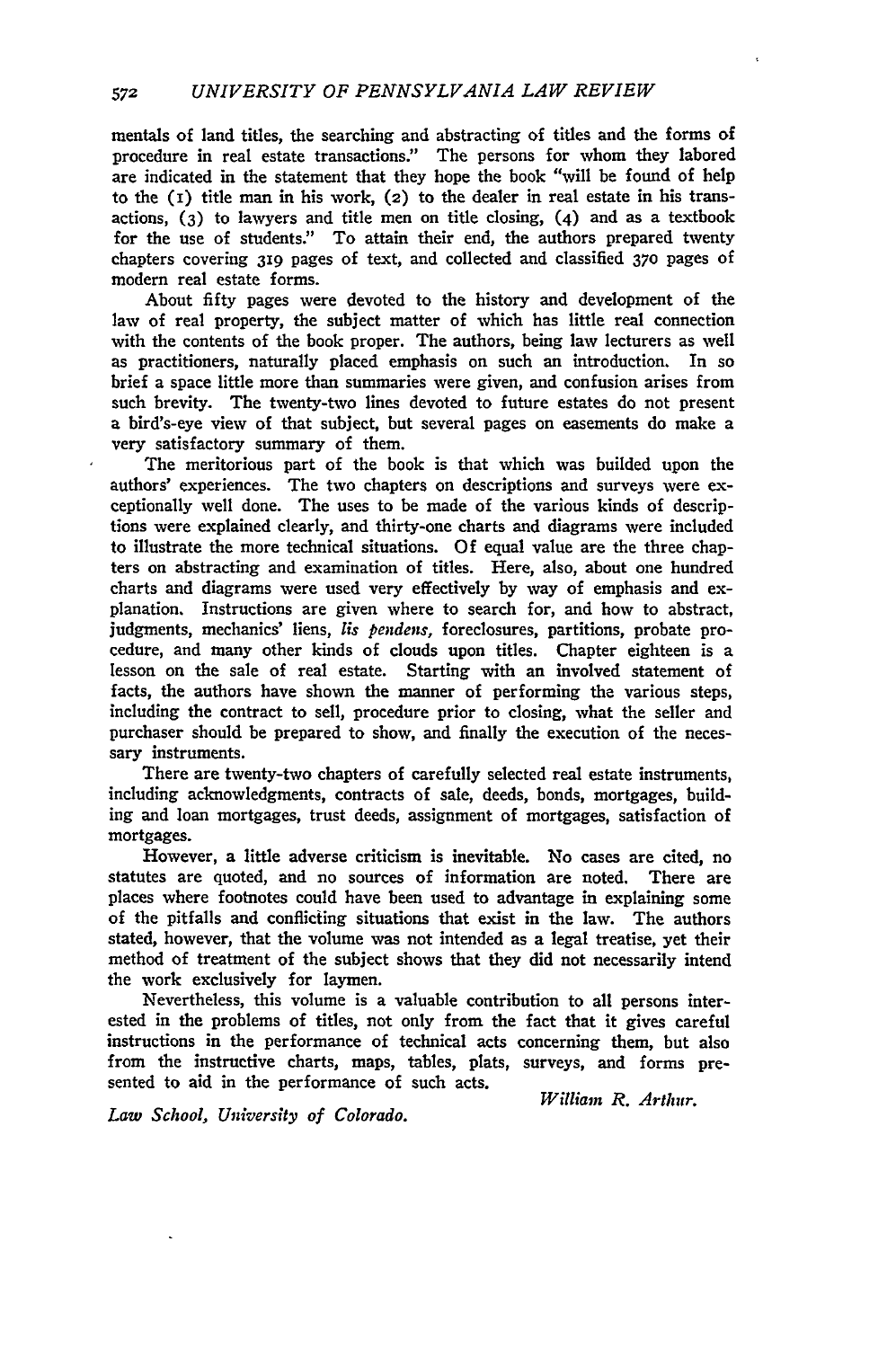CASES ON DAMAGES. By Judson A. Crane. American Casebook Series, West Publishing Co., St. Paul, 1928. Pp. xiii, 5o8. A COLLECTION OF CASES ON THE **MEASURE** OF DAMAGES. (Third edition.) By Joseph Henry Beale. Little, Brown and Company, Boston, 1928. Pp. xviii, 749.

Whether an attorney represents the plaintiff or the defendant, a litigated claim involves him in a consideration of the existence of the legal right and of the procedure by which it is asserted. As a part of the first of these problems he is usually called upon to investigate the extent to which the legal right can be made to yield compensation in the form of a money judgment. The reasonableness of the client's query: "How much can I recover?" "How much am I in for?"--the seriousness of this problem when the case reaches trial, set a challenge to the instructor, who is usually called upon to cover the subject of damage law in one term, and to the author, who designs, or should design, his casebook with this condition in mind.

Furthermore, the pragmatic, pliable nature of the law of damages does not ease the difficulty as much as one might expect. If, on the one hand, the history of damage law is comparatively recent, if courts have captured from the jury relatively few legal rules to govern the measurement of losses, on the other, the factual situations are necessarily of extraordinary diversity and range. The subject deals with every form of remedy effectuated **by** money judgment. Within this vast field the process goes on by which precedents tend to stiffen into rules, only to break down in the face of different realities. If there is a constant temptation to search for the general underlying the particular, the author and teacher face the danger of presenting the particular as the general, and find that only **by** the multiplication of instances can a fair picture, and real experience in the handling, of damage problems be acquired. Rules of legal causation, certainty, avoidable consequences, even value, escape helpful general formulation and become useful only after studying them in operation under the stress of many differing situations. This does not shorten the road.

Given the scope and character of the subject and the short space of time that can fairly be devoted to it in the curriculum, it has seemed to the reviewer that perhaps greater rigor might be exercised in excluding material which, with justification, can find its place in the general courses in torts and contracts. The measure of a right is a phase of the right itself, determined **by** the same law that gives rise to the right. It is not intended thereby to suggest that the whole problem of the extent of recovery should be studied piece-meal in connection with each form of liability, but that a course in damage law, unless watched, easily becomes a trespasser. Proximate cause is brought within the field under the head of direct and consequential damages. But in contract it is a problem of the extent of the voluntary assumption of a liability, and in tort of the extent of the imposition of a moving, spreading liability. Furthermore, a group of tort remedies depends upon the presence of actual damage, which thus becomes a condition of primary liability. Questions of aggravation and mitigation, in so far as they are mere illustrations of the relevancy of testimony, can often be left to a course in evidence.

Professor Crane's casebook is designed to replace Mechem and Gilbert's collection of cases on Damages, published as one of the American Casebook